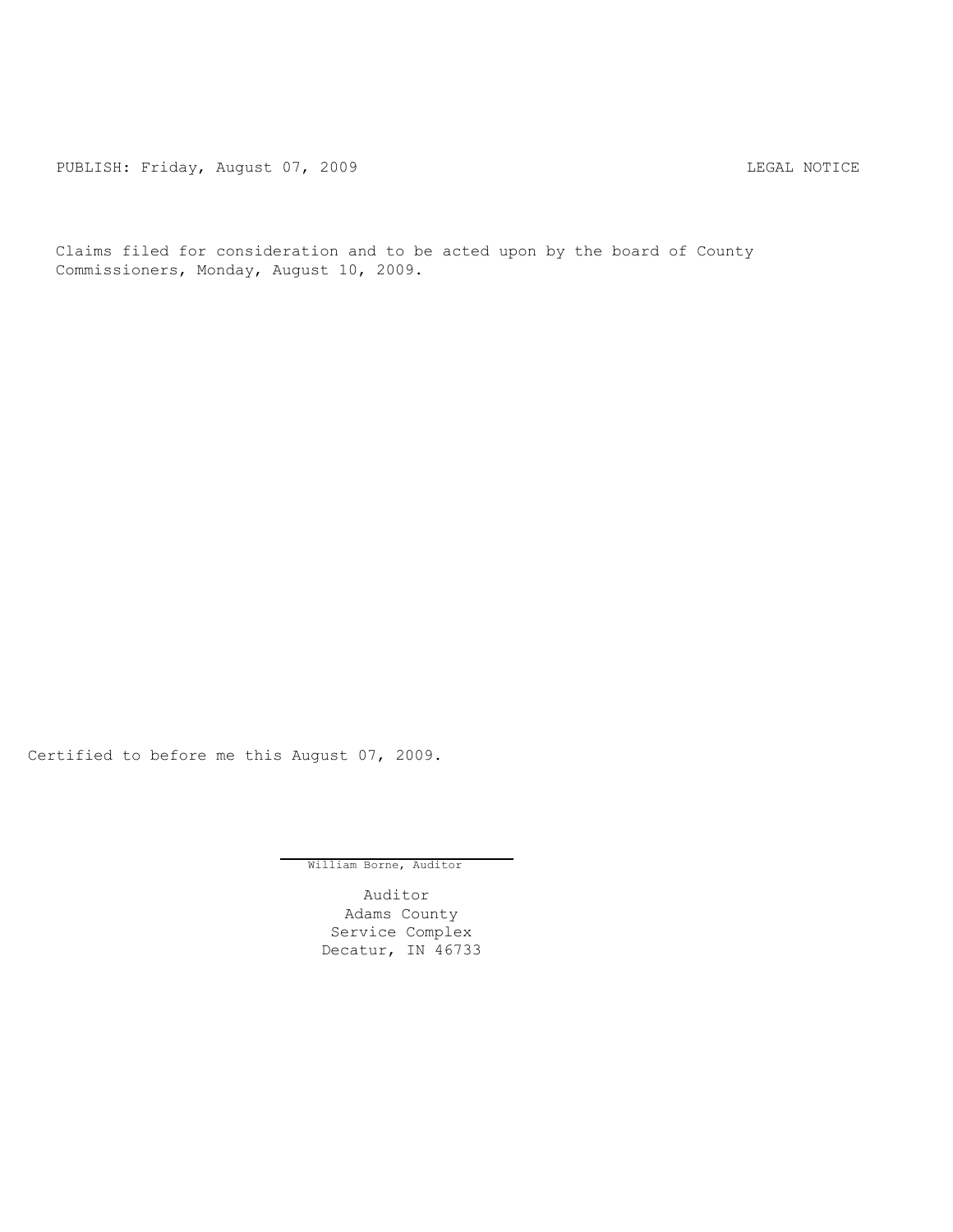

## **Claims Docket for Newspaper Adams County, Indiana**

## For Period: **6/23/2009** to **7/20/2009**

*313 W. Jefferson St. Decatur, IN 46733 (219) 724-2600*

## Date Claims to be Paid: **8/10/2009**

| <b>Vendor</b>                    | Amount    | <b>Vendor</b>                   | Amount     |
|----------------------------------|-----------|---------------------------------|------------|
| Adams County 4-H Clubs           | 75.00     | <b>Adams County Auto Supply</b> | 373.61     |
| Adams Memorial Hospital          | 31,675.12 | Adams County Solid Waste        | 7.28       |
| Adams County Treasurer           | 9,896.75  | Indiana Michigan Power          | 12,926.65  |
| American Health Care             | 223.29    | Appraisal Research Corpor       | 1,800.00   |
| Arnold Lumber Company            | 68.68     | Association Of Indiana Co       | 150.00     |
| Berne Ready Mix                  | 926.45    | Berne Police Department         | 117.00     |
| Berne Tri-Weekly News            | 165.44    | Brown, Blair A.                 | 5,160.00   |
| Hoosier Blue Flame               | 98.00     | Brateman's                      | 101.98     |
| <b>BSN</b> Sports                | 252.68    | Butler, Fairman, & Seufer       | 13,459.31  |
| Bowers, Charles                  | 2,302.92  | Chet's Pest Control             | 30.00      |
| Cintas Location #338             | 92.12     | City Of Decatur                 | 1,161.20   |
| Clarke Mosquito Control P        | 292.50    | Decatur True Value              | 9.40       |
| <b>Complete Printing Service</b> | 242.00    | Computer Systems, Inc.          | 3,796.25   |
| Craigville Telephone Comp        | 119.60    | Sigworth, Darrell W.            | 141.68     |
| Decatur Chamber Of Commer        | 75.00     | Decatur Daily Democrat          | 337.66     |
| Decatur Tire Center              | 109.50    | Downing & Glancy Funeral Home   | 100.00     |
| Emergency Radio Service          | 1,498.00  | Erie Haven                      | 801.55     |
| Fleming Excavating, Inc.         | 67,207.53 | Fort Wayne Newspapers, In       | 91.00      |
| Geneva Police Department         | 88.50     | Gordon Food Service             | 7,960.89   |
| Grimm's Auto                     | 178.00    | H M L, Inc.                     | 75.00      |
| Hall Signs                       | 974.00    | Haywood Printing Company        | 242.54     |
| Hilty Engine Service             | 278.56    | Imaging Office Systems, I       | 6,886.30   |
| <b>Innovative Concepts</b>       | 1,321.63  | Janitors Supply Company         | 304.94     |
| Spaulding, Joe                   | 42.68     | K-Mart                          | 115.37     |
| Kiess Electric                   | 308.03    | L & S Distributing              | 6,050.30   |
| Landis & Sons Drainage           | 18.00     | Lehman Feed Mill                | 2,742.00   |
| Lica Construction Corpora        | 24,915.48 | Busse, Louise                   | 300.08     |
| Manatron                         | 4,897.93  | Gresla, Mark S. Md              | 420.25     |
| Mark's Heating                   | 177.95    | Meshberger Brothers Stone       | 70,590.22  |
| Michael Todd And Company         | 494.57    | Monroe Water Department         | 134.87     |
| Moser Motor Sales, Inc.          | 421.38    | National Oil And Gas            | 1,528.46   |
| Nipsco                           | 841.67    | Paul W. Reidenbach Equipm       | 167.64     |
| Portland Motor Parts. Inc.       | 123.57    | Sherwin-Williams                | 624.35     |
| <b>Summit Radiology</b>          | 315.00    | Print Shop                      | 2,464.40   |
| Sheets, Thomas Wade              | 95.06     | Top Supply Company              | 138.32     |
| Tri-State First Aid              | 53.60     | U.S. Postmaster                 | 405.00     |
| Underground Pipe & Valve,        | 588.95    | Wal-Mart / GEMB                 | 257.43     |
| Welder Services, Inc.            | 44.40     | West Payment Center             | 906.00     |
| Witham Toxicology Laboratory     | 1,790.00  | D & D Auto Repair               | 217.95     |
| Christopher E. Harvey            | 22.00     | Burry, Herman, Miller, Brown    | 3,462.90   |
| Swiss City Veterinary            | 295.00    | Ikon Office Solutions           | 10,317.00  |
| National Serv-All                | 202.86    | Embarq                          | 7,043.22   |
| Anita Spiegel                    | 20.00     | <b>Medical Arts Press</b>       | 56.97      |
| Adams County Highway Department  | 1,725.63  | <b>Bit Mat Products</b>         | 293,603.40 |
| Imi Irving Material, Inc.        | 6,288.56  | Cannon IV, Inc.                 | 155.87     |
| Paul Norr                        | 60.80     | Zep Manufacturing Company       | 80.20      |
| Croy Machine & Fabricatio        | 386.36    | Judith E. Affolder              | 33.92      |
| Angie White                      | 29.92     | Thyssenkrupp Elevators          | 557.38     |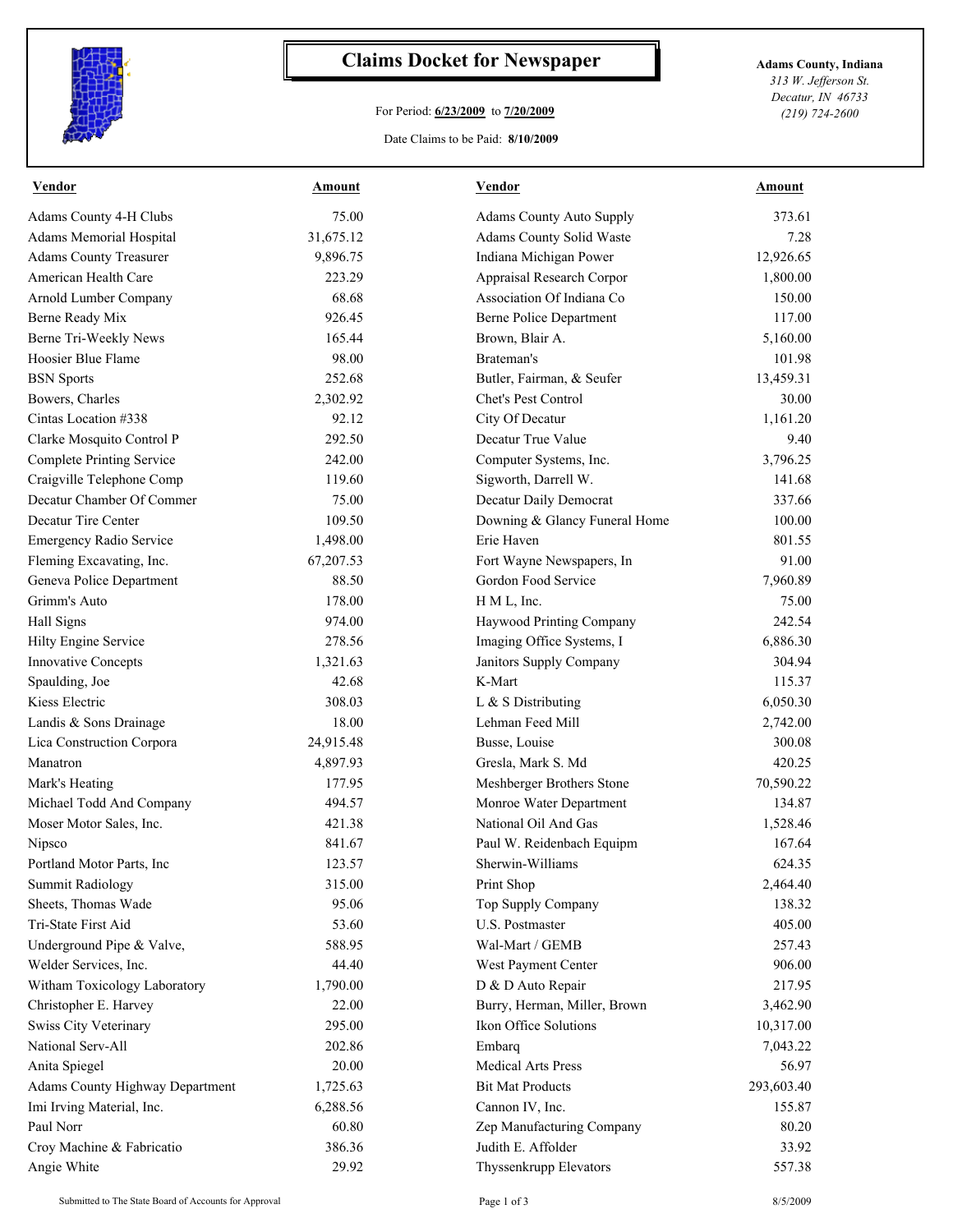| Dave Luginbill Excavating & Trucking                    | 730.00          | Purdue University                      | 99.00                 |
|---------------------------------------------------------|-----------------|----------------------------------------|-----------------------|
| Myers Furniture                                         | 6,721.00        | Hobart Sales And Service               | 200.00                |
| Larry L. Lautzenheiser                                  | 1,330.00        | Waste Management                       | 170.04                |
| <b>B</b> Secure Alarm Systems                           | 1,248.11        | Bixler Insurance, Inc.                 | 104.00                |
| Lehman Auto Sales                                       | 994.00          | Universal Metalcraft, Inc.             | 115.00                |
| Don Myers Plumbing                                      | 945.45          | B & K Hydraulics                       | 215.00                |
| Lippincott William & Wilk                               | 47.90           | Youth Opportunity Center               | 4,356.00              |
| City Of Decatur Park Depa                               | 3,483.33        | Dr. Michael Ainsworth                  | 157.50                |
| Chad W. Sprunger                                        | 1,165.97        | H. S. Lee, Md                          | 625.00                |
| Zurcher Tire, Inc.                                      | 1,152.28        | Hull Brothers, Inc.                    | 166.17                |
| Tom Magnan/Special Needs                                | 171.51          | Kristina Buckner                       | 100.08                |
| Indiana Dept. Of Workforc                               | 618.75          | Benicomp, Inc                          | 37,150.63             |
| Onlyinternet.Net Broadband & Wireless                   | 3,300.00        | Harvest Land Co-op                     | 21,199.24             |
| Wal-Mart                                                | 39.97           | Adam B. Eguia                          | 202.50                |
| Adams County Truck Repair                               | 421.81          | Advanced Imaging Solutions, Inc.       | 480.61                |
| Hasler, Inc.                                            | 195.00          | State of Health Products               | 2,187.50              |
| Adams County Sheriff                                    | 307.00          | Harvest Land Co-op                     | 722.79                |
| VoMac Trucks Sales & Service                            | 519.88          | Michael G. Werling                     | 472.50                |
| Southeastern Equipment Company                          | 97.54           | Channing Bete                          | 609.69                |
| Connie Ellenberger                                      | 11.00           | Kelly Werich                           | 308.88                |
| Geels Backhoe Service                                   | 1,800.00        | Troyer's                               | 3,067.61              |
| DeVoss, Johnson, Baker, & Ainsworth                     | 249.00          | Clinical & Forensic Psychological Ser. | 500.00                |
| S & S Worldwide                                         | 59.98           | Century Trading Company                | 133.00                |
| Synapse Networks, Inc.                                  | 4,666.00        | Kendall Electric, Inc.                 | 88.60                 |
| McKesson Medical - Surgical                             | 168.72          | <b>Uricks Trucking</b>                 | 2,318.00              |
| Print Source                                            | 165.71          | Allen County Juvenile Center           | 3,920.00              |
| Ultramax                                                | 1,112.00        | Bi-County Services, Inc                | 3,276.00              |
| Civic Center Pharmacy                                   | 527.00          | Barnes & Thornburg                     | 27.00                 |
| <b>Steve Johnson Construction</b>                       | 675.00          | Alpine Falls, Inc.                     | 168.08                |
| William Borne                                           | 96.88           | Mark Mitchel / Petty Cash              | 47.03                 |
| Indiana Public Defender Council                         | 90.00           | Deborah A. Schantz                     | 302.00                |
| <b>Dell Marketing</b>                                   | 29,177.01       | Extinguisher Co. No. 1                 | 93.00                 |
| Lynn Selking                                            | 137.36          | <b>IVRA</b>                            | 150.00                |
| Verizon Wireless                                        | 65.06           | Strahm Division of SGI                 |                       |
|                                                         | 335.00          |                                        | 69,067.10<br>1,177.15 |
| Supernova Techologies, Inc.<br>C & C Distributors, Inc. | 47.75           | Stationair's Express<br>Karla Marbach  | 22.11                 |
| Moore Medical Corporation                               | 165.95          | Ian M. Gilbert                         | 18.30                 |
| Schwartz Blacksmith, LLC                                | 48.00           | Triangle Design                        | 19,800.00             |
| <b>First National Bank</b>                              | 84.25           | Cintas Location #G64                   |                       |
|                                                         |                 |                                        | 1,100.23              |
| John August<br>Farm Plan                                | 66.21<br>123.35 | Marco Developments, LLC<br>Julie Jahn  | 3,150.00<br>137.50    |
|                                                         |                 |                                        |                       |
| LBH Chemical & Industrial                               | 390.93          | Fort Wayne Medical Laboratory          | 36.00                 |
| James E. Taylor, DDS                                    | 632.00          | Jeremy Wetter                          | 58.41                 |
| <b>Consolidated Plastics</b>                            | 313.27          | Richard F. Thompson                    | 69.08                 |
| Office Depot                                            | 425.78          | Employers Security Ins. Co.            | 2,596.00              |
| Decatur Ace Hardware                                    | 371.44          | Verizon North                          | 155.48                |
| <b>KPC</b> Media Group                                  | 39.00           | Association of Indiana Counties        | 100.00                |
| <b>NFPA</b>                                             | 150.00          | First Response                         | 166.74                |
| Wayne F Steury                                          | 19.80           | O'Reilly Auto Parts                    | 14.63                 |
| Adams County Amateur Radio Club                         | 50.10           | USA Mobility Wireless, Inc.            | 1,322.56              |
| Embarq Communications, Inc.                             | 5.75            | <b>Rural King</b>                      | 6,825.75              |
| <b>Embarq Communications</b>                            | 270.35          | Global Gov't/Ed                        | 2,200.88              |
| Lefeld Implement                                        | 269.47          | Brenda Alexander                       | 68.20                 |
| Purdue CES Education Fund                               | 24.00           | Sunshine Uniques Flowers               | 35.00                 |
| Jamie M. Wetter                                         | 22.43           | Paperless Business Solutions, LLC      | 500.00                |
| Amy Johnson                                             | 119.98          | Community Markets, Inc.                | 14.99                 |
| Danene Shoaf                                            | 59.00           | <b>Classics Plus Auto Sales</b>        | 70.00                 |